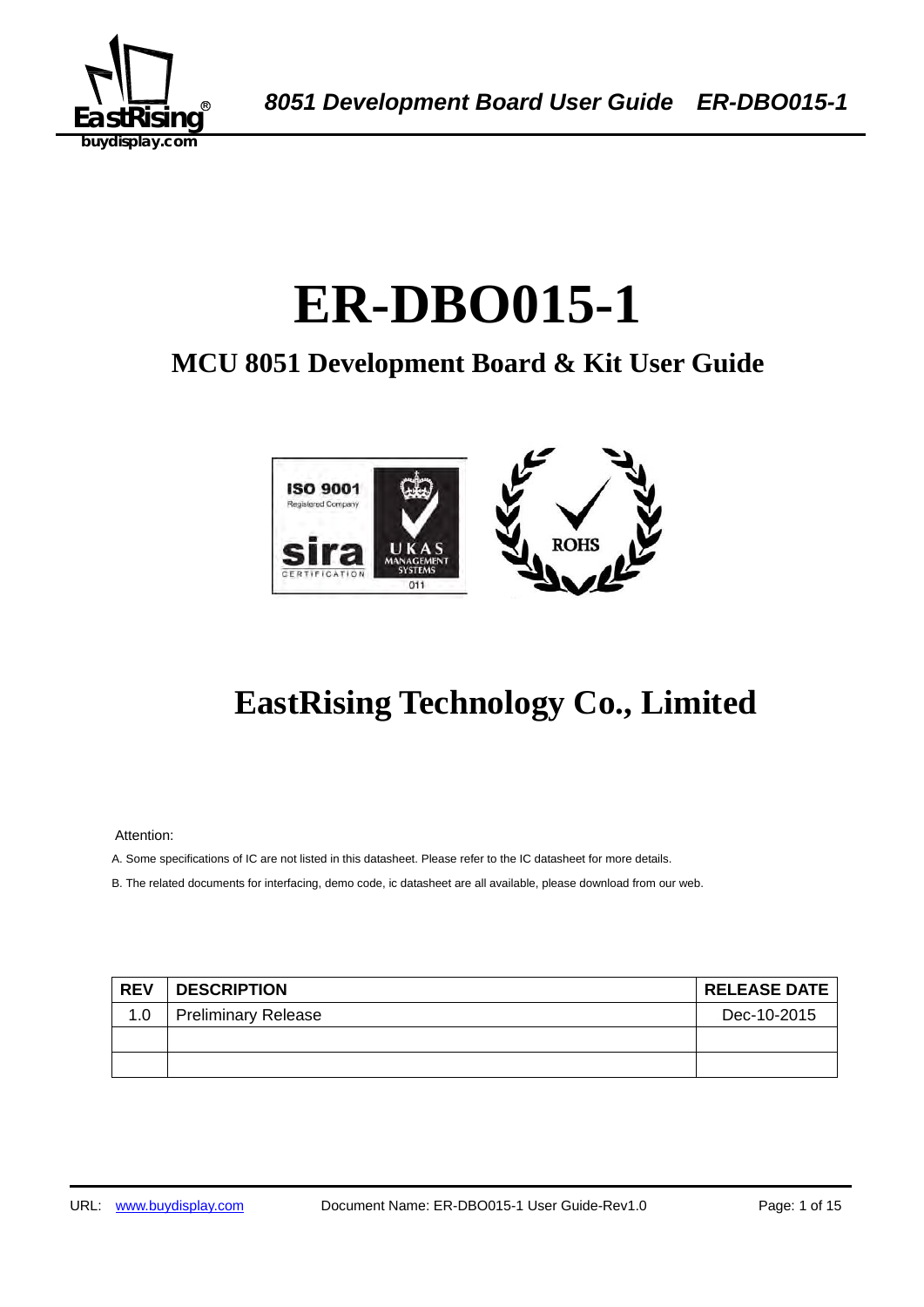

## **CONTENTS**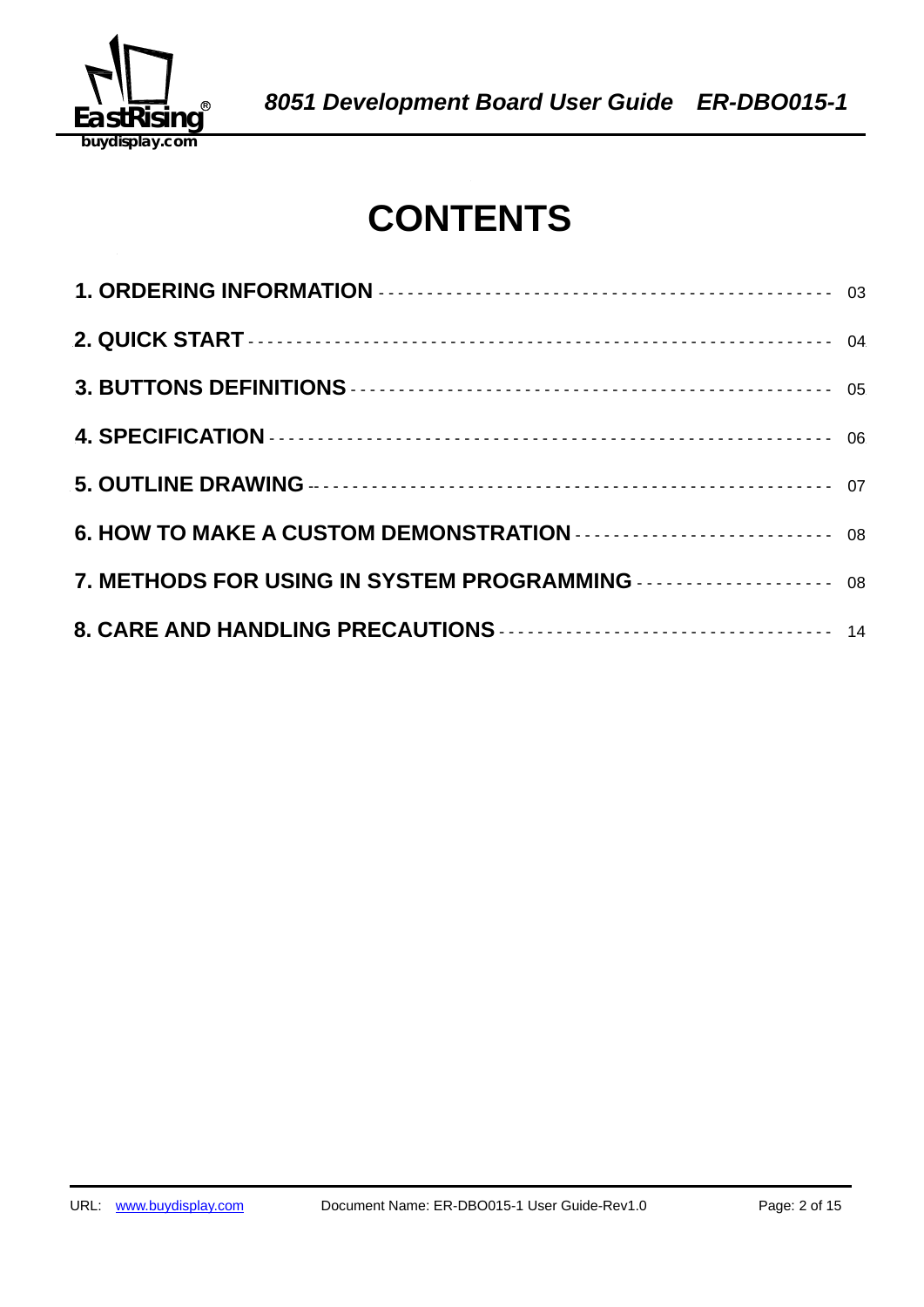

## **1. ORDERING INFORMATION**

#### 1.1 Order Number

| Part Number(Order Number) Description |                                              |
|---------------------------------------|----------------------------------------------|
| ER-DBO015-1                           | 8051 Microcontroller Development Board & Kit |

## 1.2 What's included in the package

| No | <b>Standard Accessory Name</b>         | Quantity |
|----|----------------------------------------|----------|
|    | <b>MCU Board</b>                       |          |
| 2  | <b>Adaptor Board</b>                   |          |
| 3  | Power Adaptor (12V/1A)                 |          |
| 4  | <b>USB Cable</b>                       |          |
| 5  | MicroSD Memory Card Loaded with Images |          |

## 1.3 Compatible with following displays:

| <b>Part Number (Order Number)</b> Description |                                              |
|-----------------------------------------------|----------------------------------------------|
| ER-OLED015-1C                                 | <sup>1</sup> 1.5" color graphic OLED display |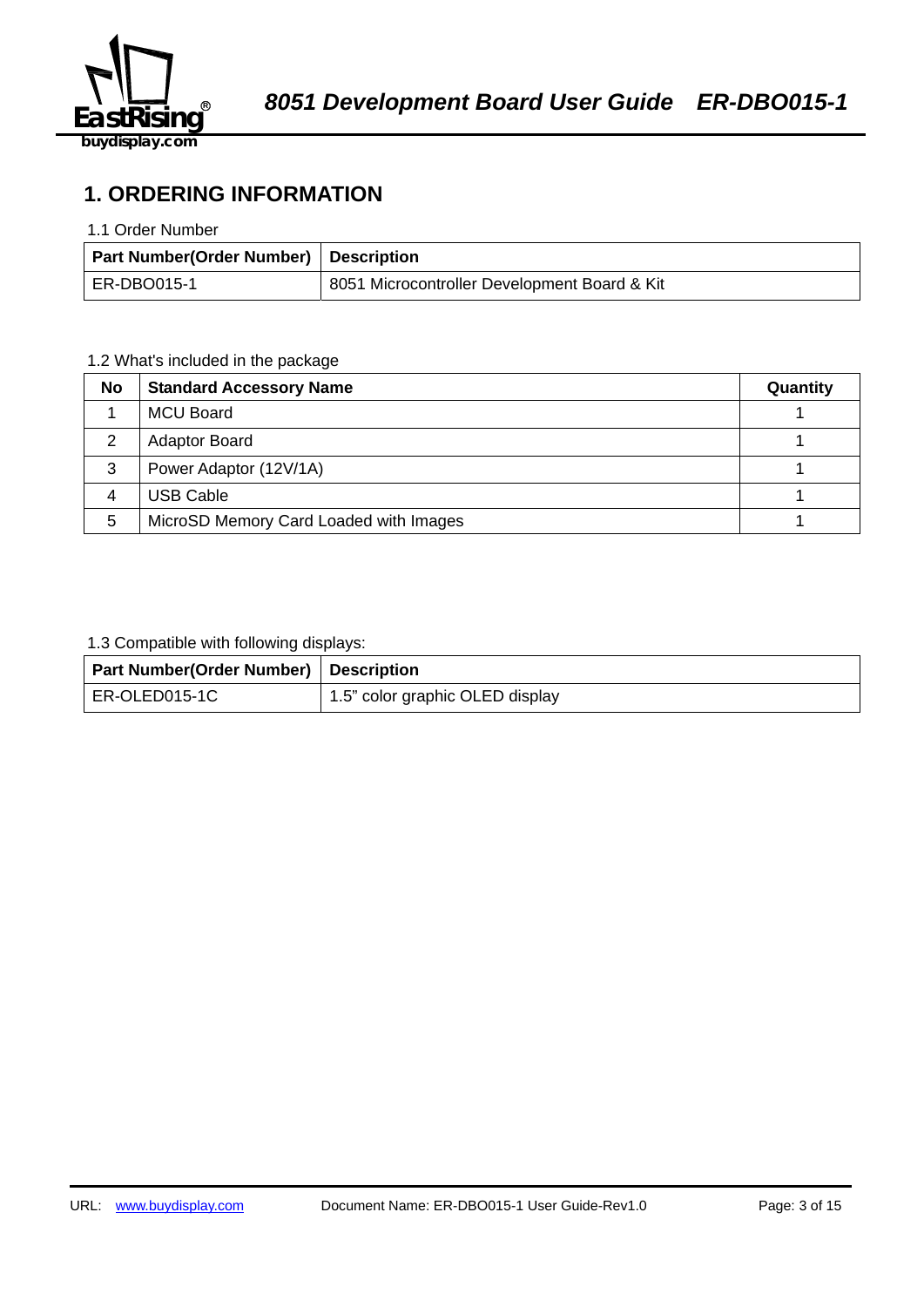

## **2. QUICK START**

2-1 Simply plug the power adaptor into an AC outlet and plug FFC(Cable) of lcd display into the ZIF connector of adaptor board as the below image shows.



2-2 Press the power button to run the demonstration program.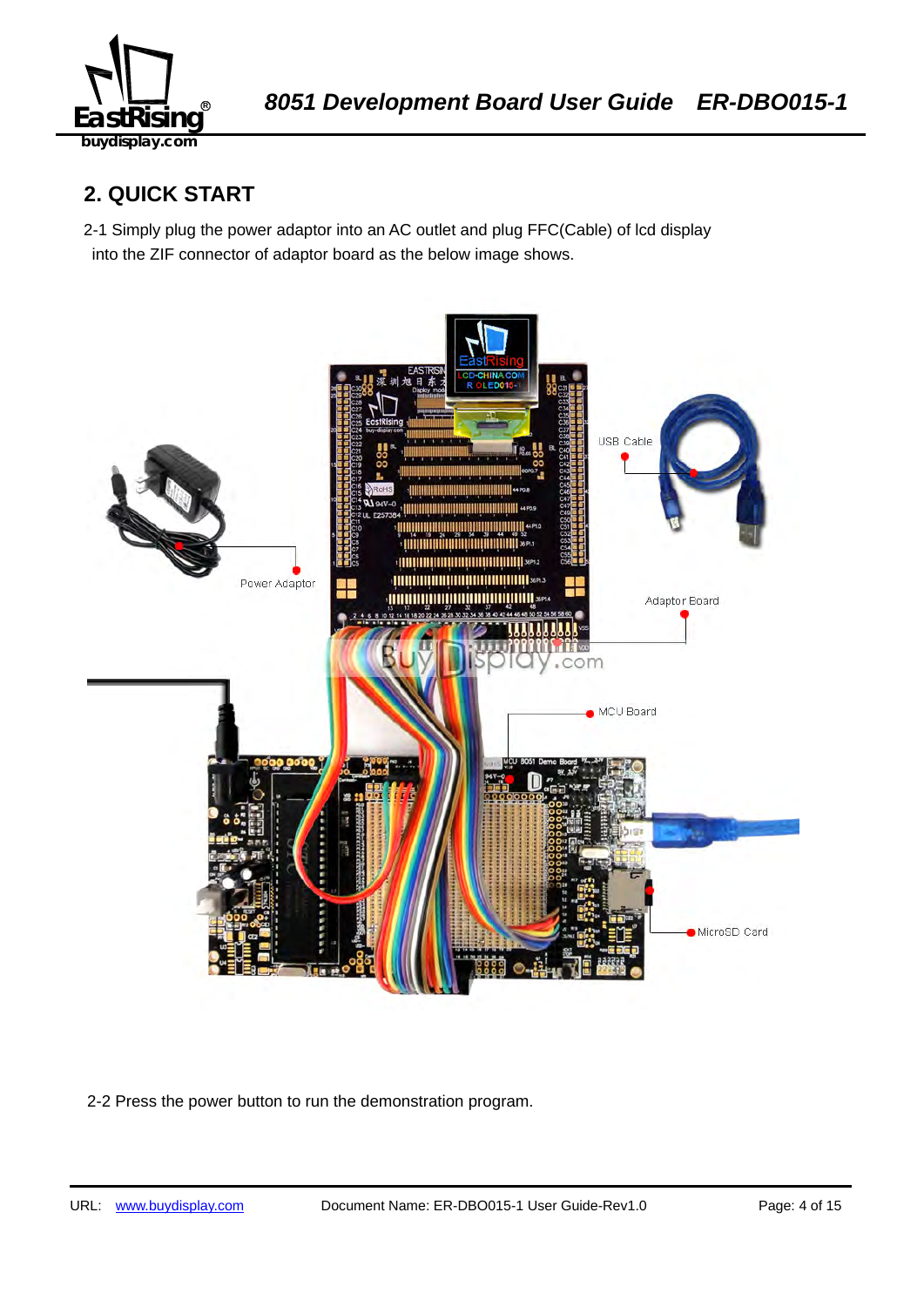

## **3. BUTTONS DEFINITIONS**

| <b>Button Name</b> | <b>Description</b>                  |
|--------------------|-------------------------------------|
| *Stop/Next Button  | Stop or Next the Image Slideshows   |
| Reset Button       | <b>Restart to Initialized State</b> |
| Power Button       | Press On or Press Off               |

\*For color display, this button is used to next the image slideshows.

For mono display, this button is used to stop the image slideshows.

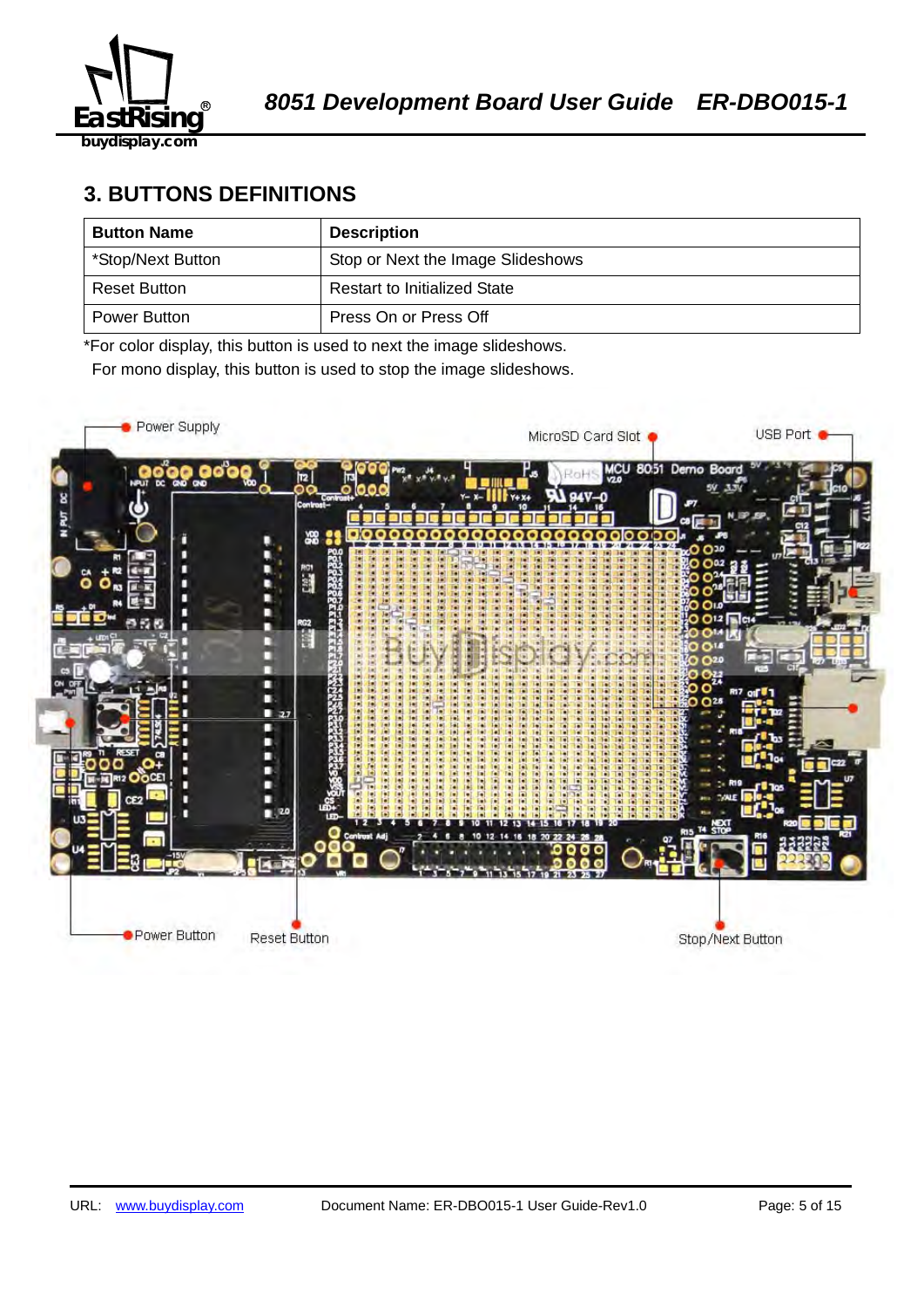

## 58B2140359**4. SPECIFICATION**

#### 4.1 Mechanical Specification

| <b>ITEM</b>                            | <b>STANDARD VALUE</b> | <b>UNIT</b> |
|----------------------------------------|-----------------------|-------------|
| <b>MCU Board Outline Dimension</b>     | $151.00\times77.00$   | mm          |
| <b>Adaptor Board Outline Dimension</b> | $90.00\times95.00$    | mm          |
| Gross Weight for Whole Demo Kit        | 0.40                  | kq          |

## 4.2 Electrical Specification

| <b>ITEM</b>                 | <b>STANDARD VALUE</b>                   | <b>UNIT</b> |
|-----------------------------|-----------------------------------------|-------------|
| Microcontroller             | STC12LE5A60S2                           | $-$         |
| Interface                   | 8080/6800 8-bit Parallel, 4-wire Serial | $- -$       |
| <b>Power Supply Voltage</b> | 12V                                     |             |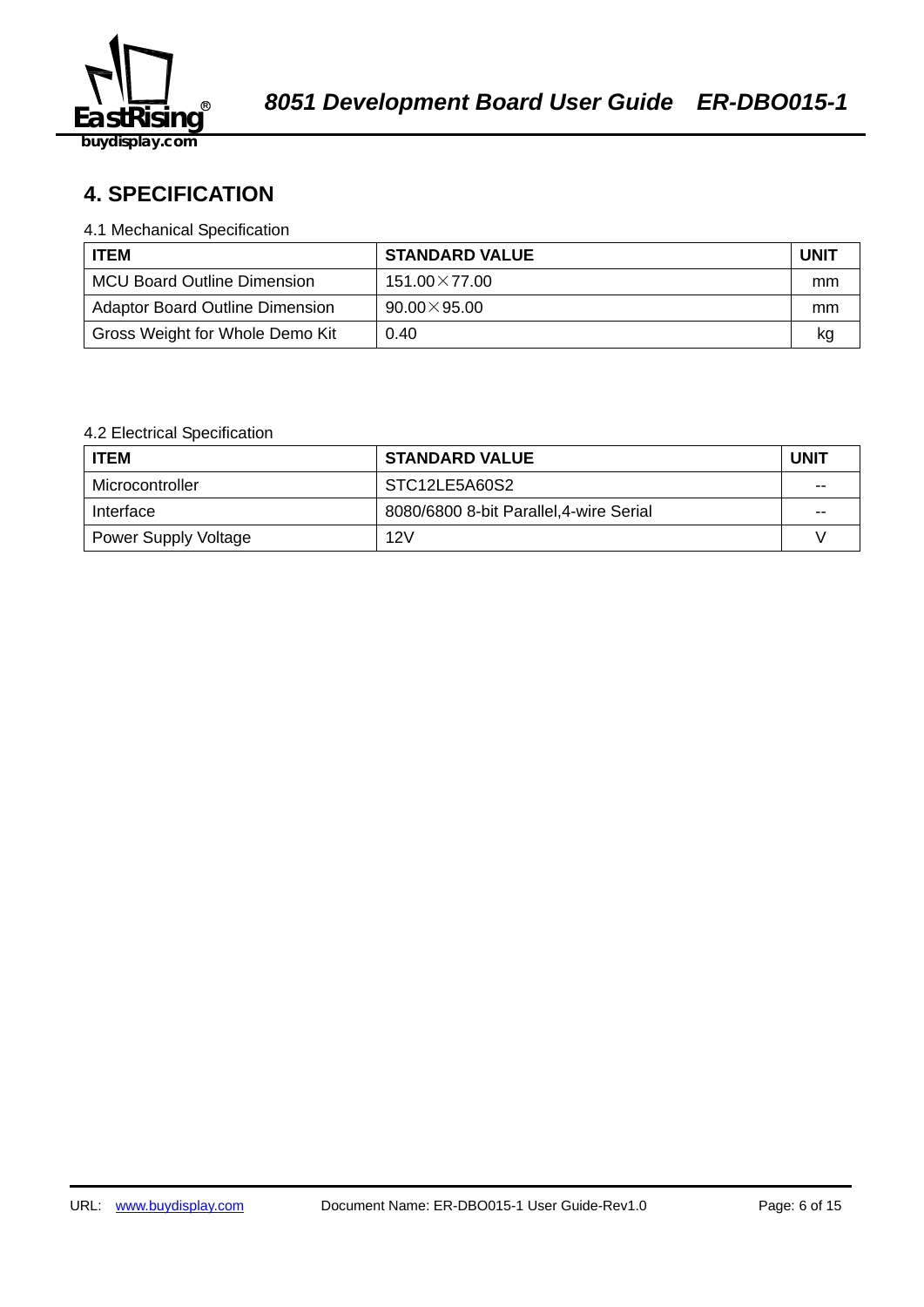

## **5. OUTLINE DRAWING**

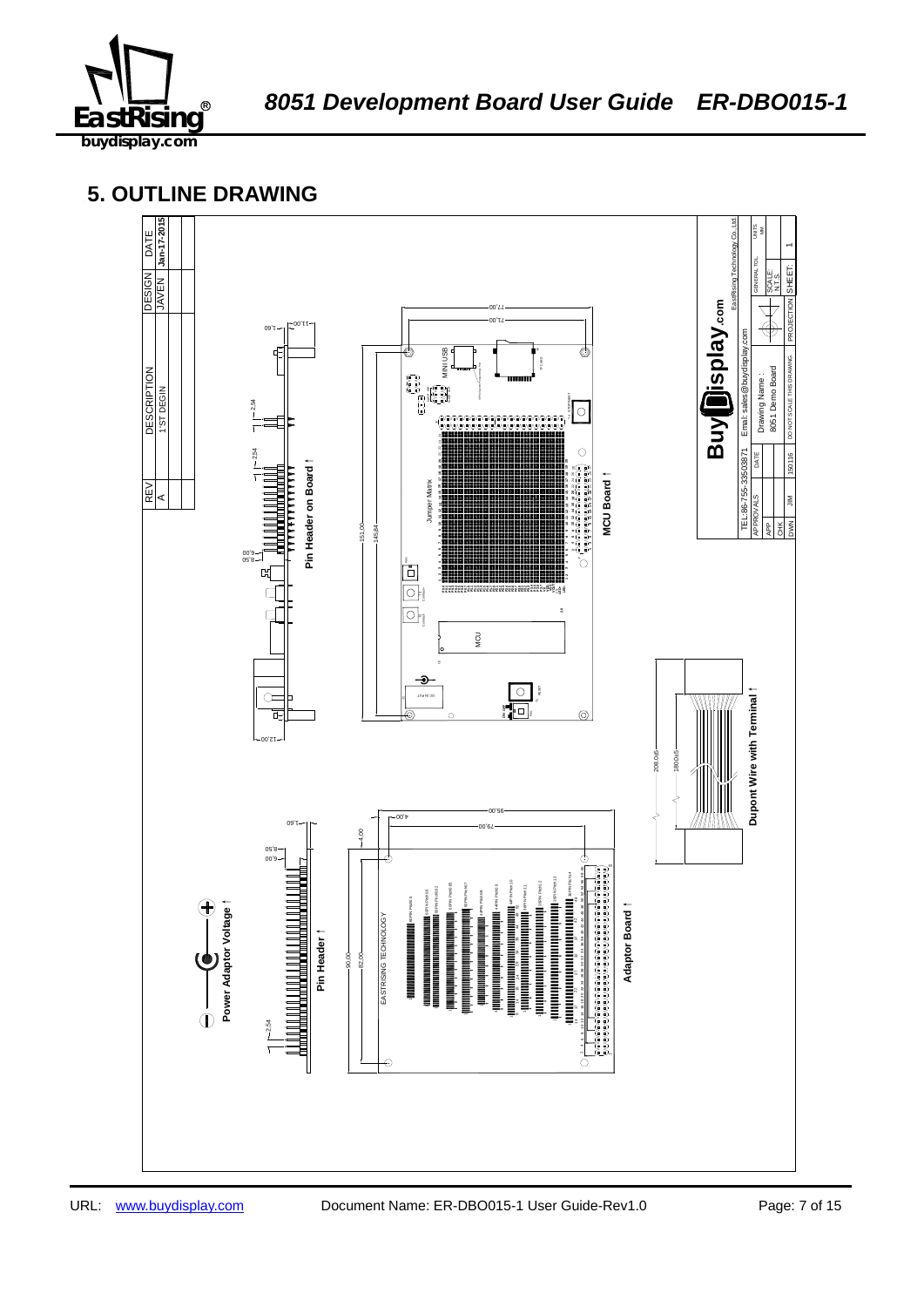

## **6. HOW TO MAKE A CUSTOM DEMONSTRATION**

By using the software of LCD Font Maker or Image2LCD and ISP(In System Programming) to customize the demonstration that includes your own bitmap images, personalized fonts, symbols, icons and burn sketches. The large capacity of the MicroSD card allows you to store more fonts or images. We also prepare the demo code, interfacing document (download from each product page) and schematic MCU datasheet (download from each 8051 microcontroller development board page) for your further study. LCD Font Maker: http://www.buydisplay.com/download/software/LCDFontMaker.zip Image2LCD: http://www.buydisplay.com/download/software/Image2Lcd.zip

## **7. METHODS FOR USING IN SYSTEM PROGRAMMING**

- 7-1 Hardware Preparation
- 7-1-1 Please power off the development board,
- 7-1-2 No power supply is connecting with 8051 development board,
- 7-7-3 The jumpers on JP8 is on ISP position as below image shows



## 7-2 Install the USB to RS232 Driver

http://www.buydisplay.com/download/software/USB-TO-RS232-DRIVER.rar

| Device Driver Install / Uninstall |                                        |
|-----------------------------------|----------------------------------------|
| <b>Select INF File:</b>           | CH340IR.INF                            |
| <b>INSTALL</b>                    | <b>WCH.CN</b><br><b>USB-IRDA CH340</b> |
| <b>UNINSTALL</b>                  | 09/18/2007, 2.8.2007.09                |
| <b>HELP</b>                       |                                        |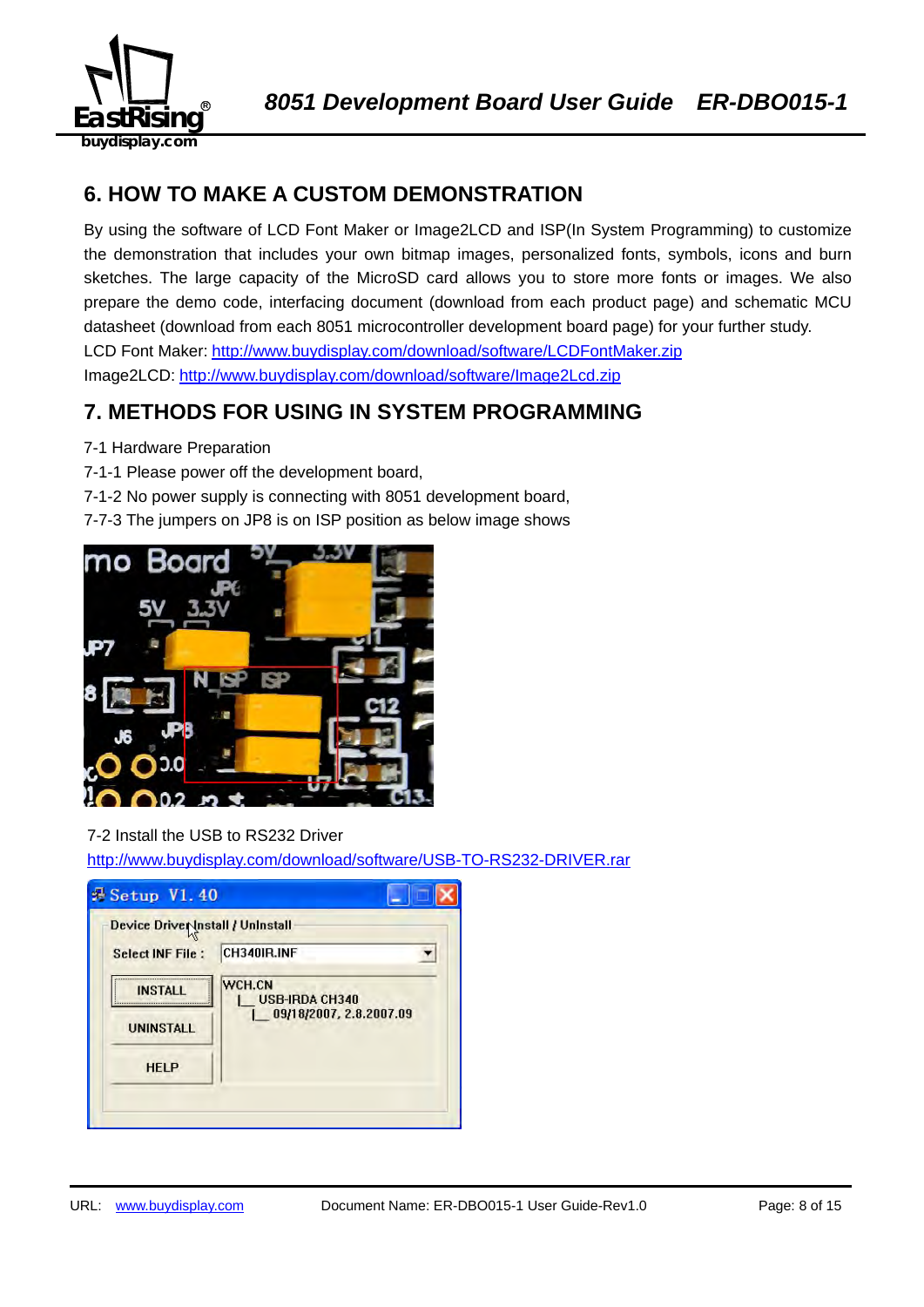

7-3 Connecting the 8051 development board to computer by USB Cable and you should find the new port USB-SERIAL CH340 in Computer-System Properties-Device Manager as below image shows and remember the COM number that would be used in Step7-4.



7-4 Install STC 8051 Microcontroller ISP(In System Programming)Software http://www.buydisplay.com/download/software/STC-ISP-V4.86-NOT-SETUP-ENGLISH.zip

7-5 Open ISP and Select COM Port that should be the same with the step 7-2 you see from Device Manager.

| MCU Type STC12LE5A60S2                             | Pins Auto $\boxed{\mathbf{v}}$ |
|----------------------------------------------------|--------------------------------|
| COM Port COM13                                     | Scan                           |
| Min Baud 2400                                      | Max Baud 115200                |
| Address<br>V Clear code buffer<br>0x0000           | Open Code File                 |
| <b>▽</b> Clear EEPROM buffer<br>0x0000             | Open EEPROM File               |
| H/W Option Off-Line Download (U8/U7) Encrypt 1   > |                                |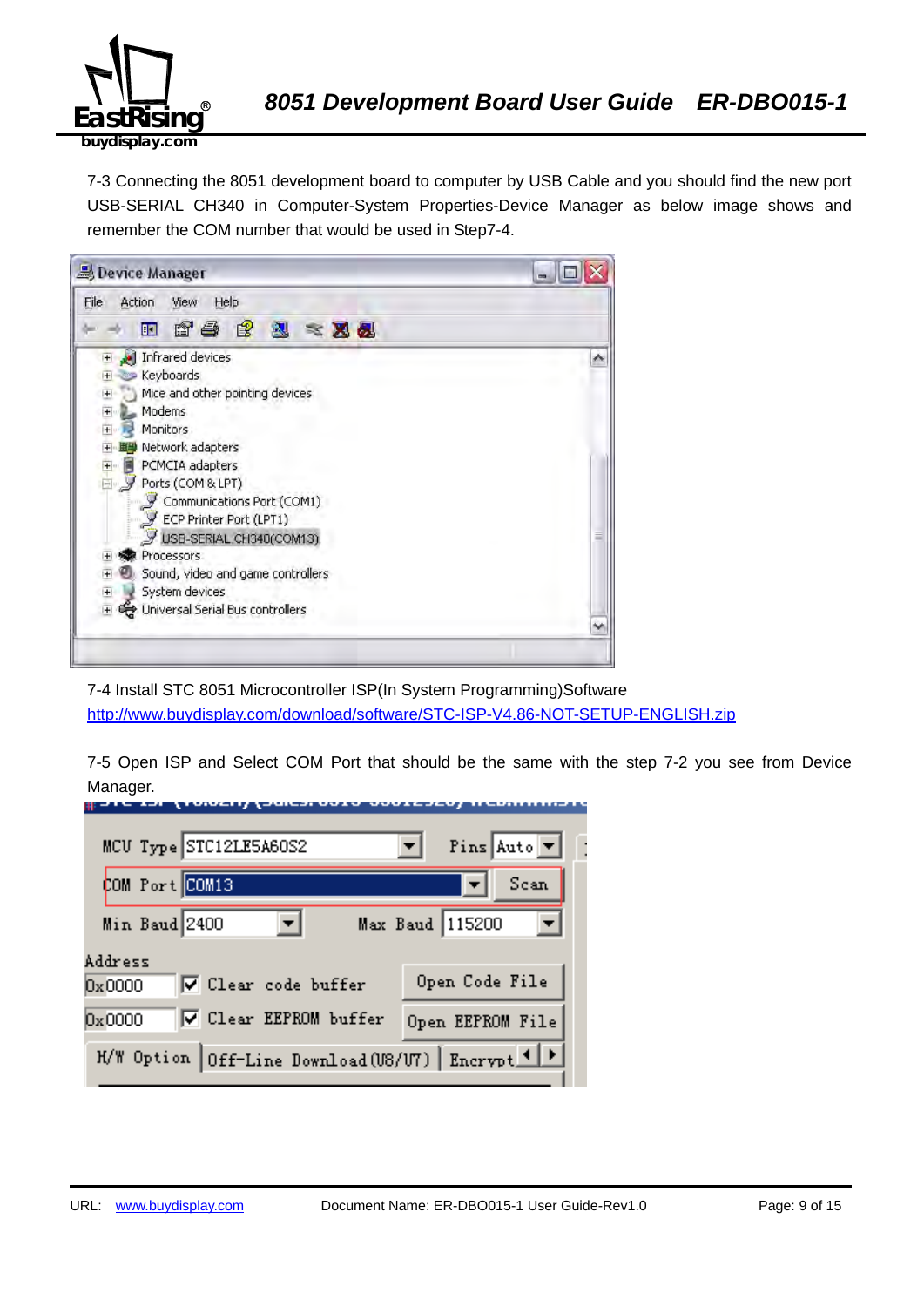

7-6 Select MCU part number that should be the same with your purchased one. (Refer to 4.2 Electrical Specification)



#### 7-7 Open target ",hex" file by clicking open code file

| STC-ISP (V6.82H) (Sales: 0513-55012928) Web:www.STCMCU.com (Support QQ:800003751) -- STC: The most powerful 8051 de   [C] X |                                                                                               |                                                                                                    |  |            |               |                        |                                                     |   |                        |
|-----------------------------------------------------------------------------------------------------------------------------|-----------------------------------------------------------------------------------------------|----------------------------------------------------------------------------------------------------|--|------------|---------------|------------------------|-----------------------------------------------------|---|------------------------|
| MCU Type STC12LE5A60S2<br>$\mathbf{r}$<br>Pins Auto v                                                                       | Code Buffer   EEPROM Buffer   COM Helper   Keil ICE Settings   Demo Code   MC <mark>IP</mark> |                                                                                                    |  |            |               |                        |                                                     |   |                        |
| COM Port COM13<br>Scan                                                                                                      | 00000h<br>$b^2$                                                                               |                                                                                                    |  |            |               |                        | A8 F5 48 45 4C 4C 4F 57 21 50 4C 45 41 53 45        |   | П<br>$\frac{1}{T}$     |
| Min Baud 2400<br>$\overline{\phantom{a}}$<br>$\blacktriangledown$<br>Max Baud 115200                                        | 00010h                                                                                        | 20 54 4F 55 43 48                                                                                  |  | -20<br>-4D |               |                        | 45 21 00 54 50 20 54 45                             |   |                        |
|                                                                                                                             | 00020h<br>53.                                                                                 | 54                                                                                                 |  |            |               |                        | 21 00 58 3A 00 59 3A 00 85 1B 02 5A 1A 9B           |   | ST                     |
| Address                                                                                                                     | 00030h                                                                                        | 12 BB 12 BB 1A BC 0A BB 22 DC 33 3C 12 BC 12 BB                                                    |  |            |               |                        |                                                     |   | $\cdot$ 2              |
| Open Code File<br>□ Clear code buffer<br>0x0000                                                                             | 00040h<br>00050h                                                                              | 12 BC 12 BC 12 BB 12 BB 12 BB 12 9B 0A 7B 1A DC<br>1A FB 22 DB 0A BB 12 9B 12 BA 12 BA 12 BA 12 BB |  |            |               |                        |                                                     |   | $\cdot$ ?<br>$\cdot$ ? |
| ☑ Clear EEPROM buffer<br><b>Open EEPROM File</b><br>0x0000                                                                  | 00060h                                                                                        | 12 BB 12 BB 12 BB 12 BB 12 BB 12 BA 12 BA 12 BA                                                    |  |            |               |                        |                                                     |   | $\cdot$ ?              |
|                                                                                                                             | 00070h                                                                                        | 12 BB 12 BB 12 BB 12 DA 12 DA 12 DA 12 DA 12 DA                                                    |  |            |               |                        |                                                     |   | $\cdot$ 2              |
| H/W Option   Off-Line Download (U8/U7)   Encrypt 1   P                                                                      | 00080h                                                                                        | 12 FA 12 F9 1A FA 19 6A 10 61 10 82 10 62 08 41                                                    |  |            |               |                        |                                                     |   | $\cdot$ ?              |
| Select system clock source (External /Inte<br>⊩                                                                             | 00090h                                                                                        | 08 41 08 62 08 62 08 61 08 61 10 62 08 61 08 61                                                    |  |            |               |                        |                                                     |   | . A                    |
|                                                                                                                             | 000A0h                                                                                        | 10 62 10 82 10 82 10 82 10 82 10 82 10 62 10 62                                                    |  |            |               |                        |                                                     |   | ۰b.                    |
| Ⅳ Oscillator high gain                                                                                                      | 000B0h                                                                                        | 10 62 10 62 10 62 10 82 10 62 10 62 10 A3 21 25                                                    |  |            |               |                        |                                                     |   | .b                     |
| RESET pin used as I/O port                                                                                                  | 000C0h                                                                                        | 31 86 31 C8 3A 4B 42 8C 31 A7 18 C3 10 83 08 82                                                    |  |            |               |                        |                                                     |   | 12                     |
| RESET2 low level detect                                                                                                     | 000D0h                                                                                        | 08 61 18 C3 18 C3 08 82 10 82 18 C3 18 E4 18 C3                                                    |  |            |               |                        |                                                     |   | $\cdot$ a              |
| <b>V</b> Enable longer power-on-reset latency                                                                               | 000E0h<br>000F0h                                                                              | 10 C3 08 A3 18 E4 21 46 19 25 21 45 08 82 10 C3<br>08 62 00 21 08 41 08 42 10 83 29 45 31 A7 31 86 |  |            |               |                        |                                                     |   | $\cdot$ ?<br>۰b.       |
| Hardware enable WDT after power-on-reset                                                                                    | 00100h                                                                                        | 4A 6A 52 AC 39 C7 21 04 08 41 10 C4 19 06 19 F1                                                    |  |            |               |                        |                                                     |   | Ji.                    |
|                                                                                                                             |                                                                                               |                                                                                                    |  |            |               |                        |                                                     |   |                        |
| Watch-Dog-Timer prescal 256                                                                                                 | $\blacksquare$                                                                                |                                                                                                    |  |            |               |                        |                                                     |   | $\blacktriangleright$  |
| Ⅳ WDT stop count while MCU in idle mode                                                                                     | Code-Size A91CH                                                                               |                                                                                                    |  |            |               |                        | Checksum EFOBH Fill-Buffer Clear-Buffer Save-Buffer |   |                        |
| Next time can program only when P1.0 & P1                                                                                   |                                                                                               |                                                                                                    |  |            |               |                        |                                                     |   |                        |
| Erase all EEPROM data next time program c                                                                                   | 芯片型号: STC12LE5A60S2                                                                           |                                                                                                    |  |            |               |                        |                                                     |   |                        |
| Add MCU ID at the end of code area                                                                                          | 关于此芯片的重要说明                                                                                    |                                                                                                    |  |            |               |                        |                                                     |   |                        |
| $\blacktriangledown$<br>Fill data to space area<br>  FF                                                                     | 固件版本在v7.1及以上的芯片的EEPROM : 2048字节(0000H-07FFH)                                                  |                                                                                                    |  |            |               |                        |                                                     |   |                        |
|                                                                                                                             | 固件版本低于v7.1的芯片的EEPROM                                                                          |                                                                                                    |  |            |               | : 1024字节 (0000H-03FFH) |                                                     |   |                        |
|                                                                                                                             | 注意:在使用U8/UT进行联机/脱机下载时,若使用的外部晶振的                                                               |                                                                                                    |  |            |               |                        |                                                     |   |                        |
| Re-Program<br>Download/Program<br>Stop                                                                                      | 频率为20MHz或24.576MHz时,下载的最低波特率请选择1200                                                           |                                                                                                    |  |            |               |                        |                                                     |   |                        |
| Delay 3 sec $\blacktriangledown$<br>Check MCU<br>Notice                                                                     |                                                                                               |                                                                                                    |  |            |               |                        |                                                     |   |                        |
|                                                                                                                             | E:\产品文件\TFT\ER-TFT028-4\程序\ER-TFT028-4-HYS01 (4WIRE-SPI)\sd.hex                               |                                                                                                    |  |            |               |                        |                                                     |   |                        |
| Auto reload the target file before each program                                                                             |                                                                                               |                                                                                                    |  |            |               |                        |                                                     |   |                        |
| Reload and download when target file is modified                                                                            | elease Projed Release Help                                                                    |                                                                                                    |  | Get HDD-SN | $\nabla$ Beep |                        | PassTimes                                           | 2 | Reset                  |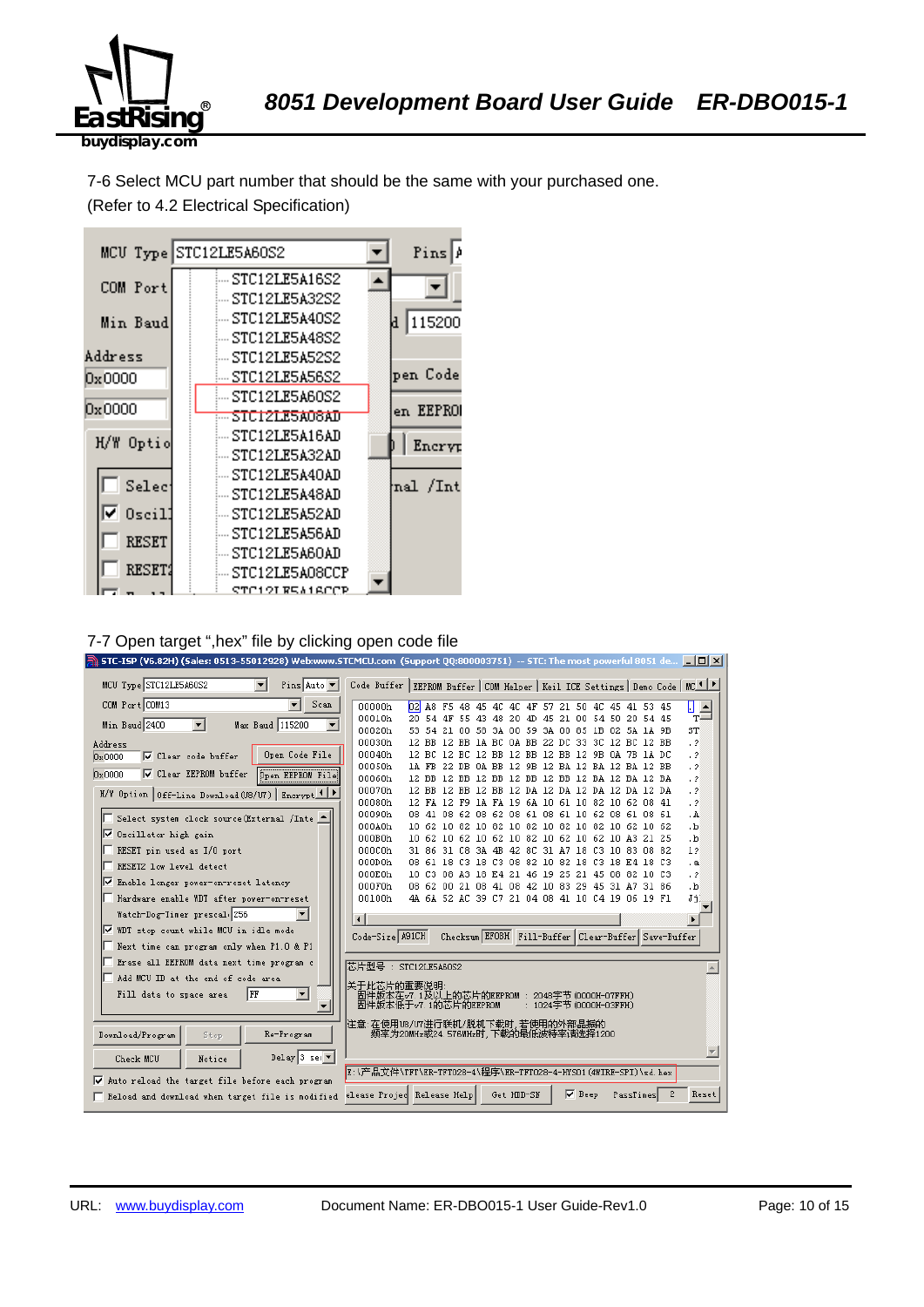

#### 7-8 Programming

#### 7-8-1 Click Download/Program



7-8-2 Then you will see "Checking target MCU…."

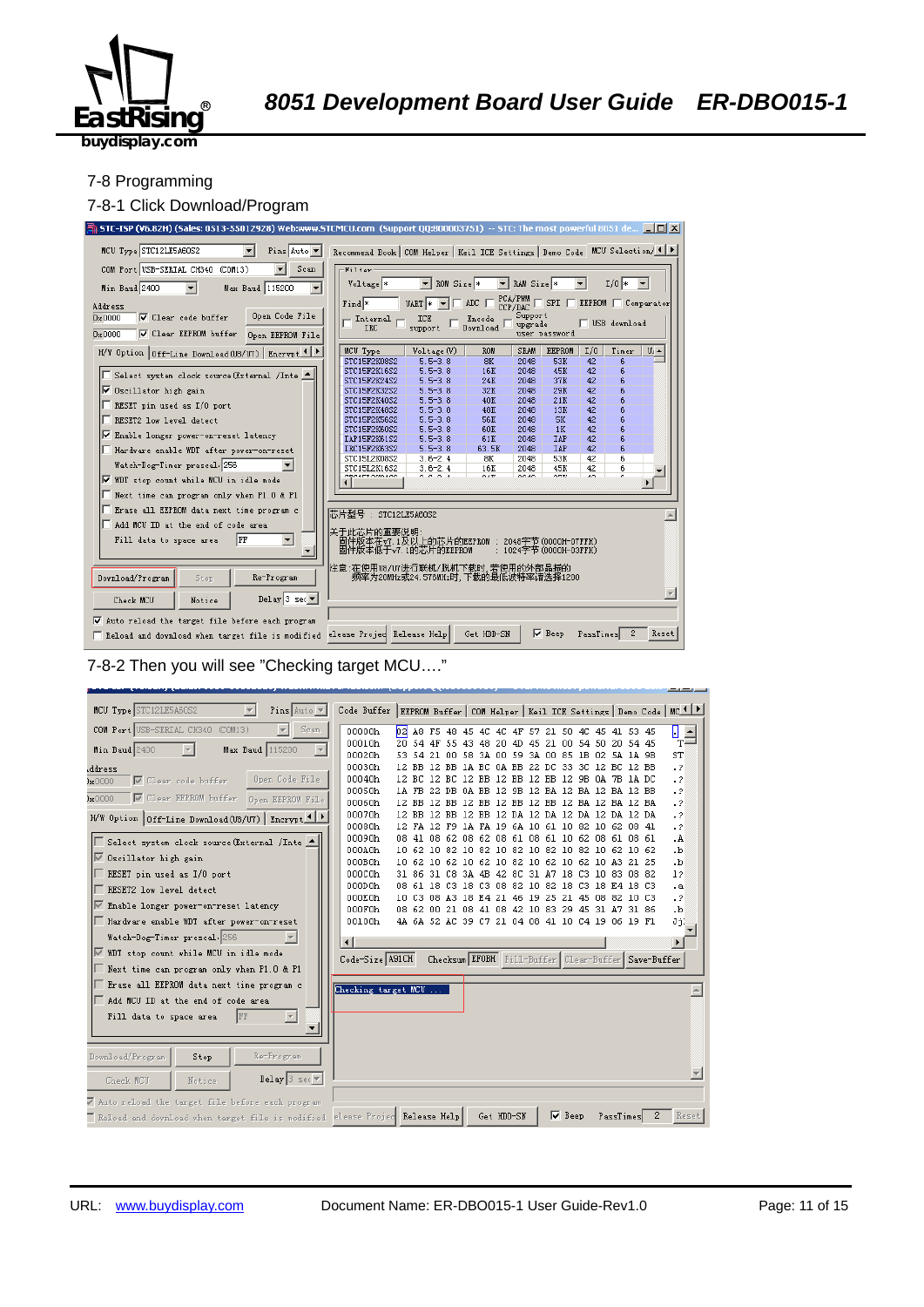

7-8-3 Power on the development board by pressing the white power button



7-8-4 Now you could see the process of programming

| ιcγ.                                     | 000E0h<br>$\cdot$ 2<br>10 C3 08 A3 18 E4 21 46 19 25 21 45 08 82 10 C3<br>000F0h<br>08 62 00 21 08 41 08 42 10 83 29 45 31 A7 31 86<br>$\cdot$ <sub>b</sub> |  |
|------------------------------------------|-------------------------------------------------------------------------------------------------------------------------------------------------------------|--|
| rreset                                   | JjĮ<br>00100h<br>4A 6A 52 AC 39 C7 21 04 08 41 10 C4 19 06 19 F1                                                                                            |  |
| $\equiv$                                 | ◂                                                                                                                                                           |  |
| iode                                     | Checksum EFOBH Fill-Buffer Clear-Buffer Save-Buffer<br>Code-Size A91CH                                                                                      |  |
| $.0$ & $P1$                              |                                                                                                                                                             |  |
| ogram c                                  | MCU type: STC12LE5A60S2                                                                                                                                     |  |
|                                          | $F/W$ version: 6.2I                                                                                                                                         |  |
| $\overline{\phantom{m}}$                 |                                                                                                                                                             |  |
|                                          | $[0.609"$ ]<br>Re-handshaking  Successful<br>Current Baudrate: 57600                                                                                        |  |
|                                          | $[2.562"$ ]<br>Erasing MCU flash  OK !                                                                                                                      |  |
| Program                                  | MCU ID : 000300B00C325F<br>Programming user code                                                                                                            |  |
| $\texttt{lay}[\texttt{3} \texttt{ sec}]$ |                                                                                                                                                             |  |
| ach program                              |                                                                                                                                                             |  |
| : is modified                            | $\mathbf{2}$<br>$\nabla$ Beep<br>Reset<br>elease Projec Release Help<br>Get HDD-SN<br>PassTimes                                                             |  |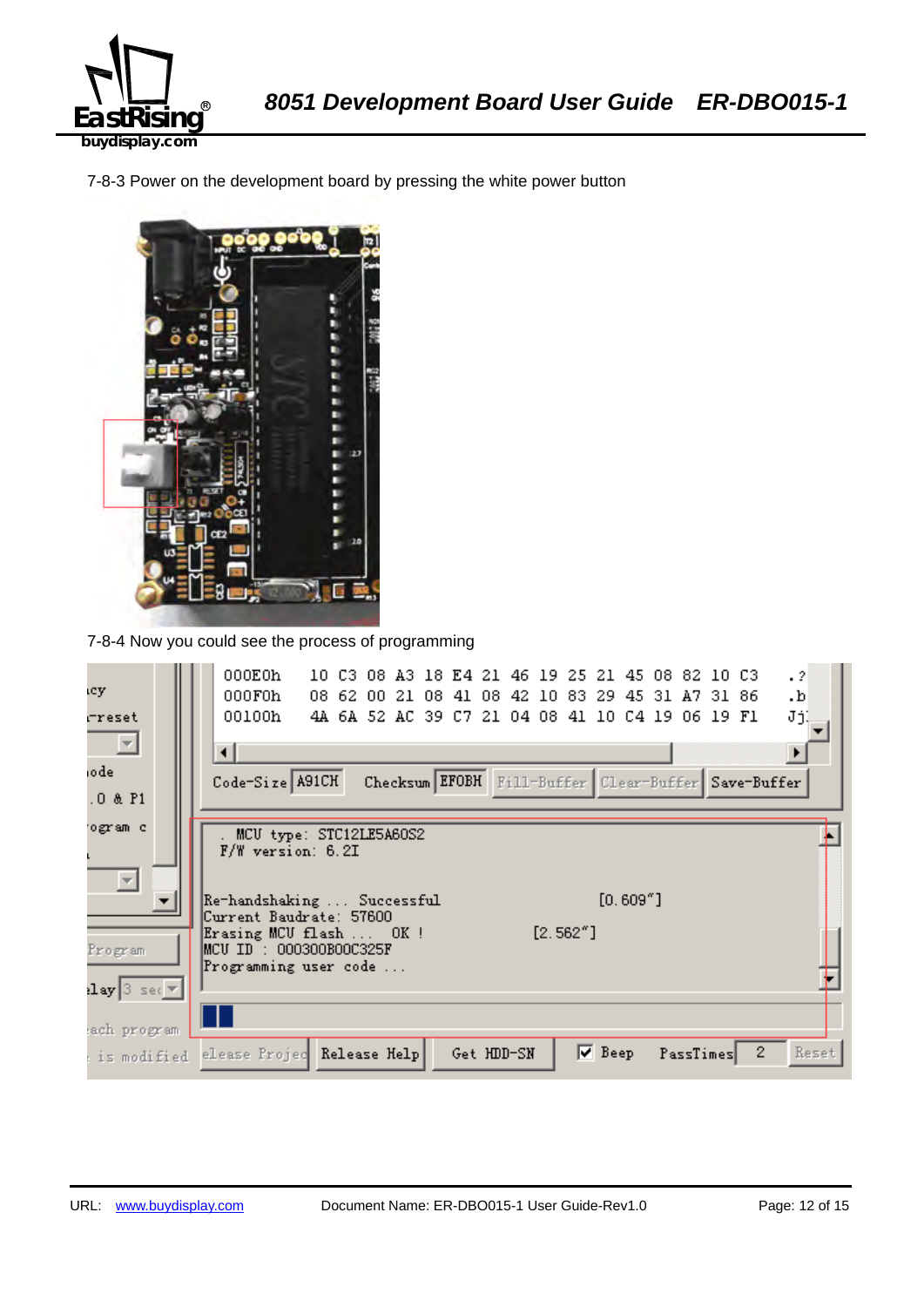

## 7-8-5 Progarmming Finished

| Checksum EFOBH Fill-Buffer Clear-Buffer Save-Buffer<br>Code-Size A91CH             |
|------------------------------------------------------------------------------------|
|                                                                                    |
| $[0.609"$ ]<br>Re-handshaking  Successful<br>Current Baudrate: 57600               |
| [2.562"]<br>Erasing MCU flash  OK!<br>$MCU$ ID : 000300B00C325F                    |
| [14.359'']<br>Programming user code  OK !<br>[0.047"]<br>Programming OPTIONS  OK ! |
| H/W Option upgrade to:                                                             |
| E:\产品文件\TFT\ER-TFT028-4\程序\ER-TFT028-4-HYSO1(4WIRE-SPI)\sd.hex                     |
| $\nabla$ Beep PassTimes 3<br>elease Projec Release Help<br>Get HDD-SN<br>Reset     |

8 Please move the jumpers on JP8 from ISP to N\_ISP as below image shows.

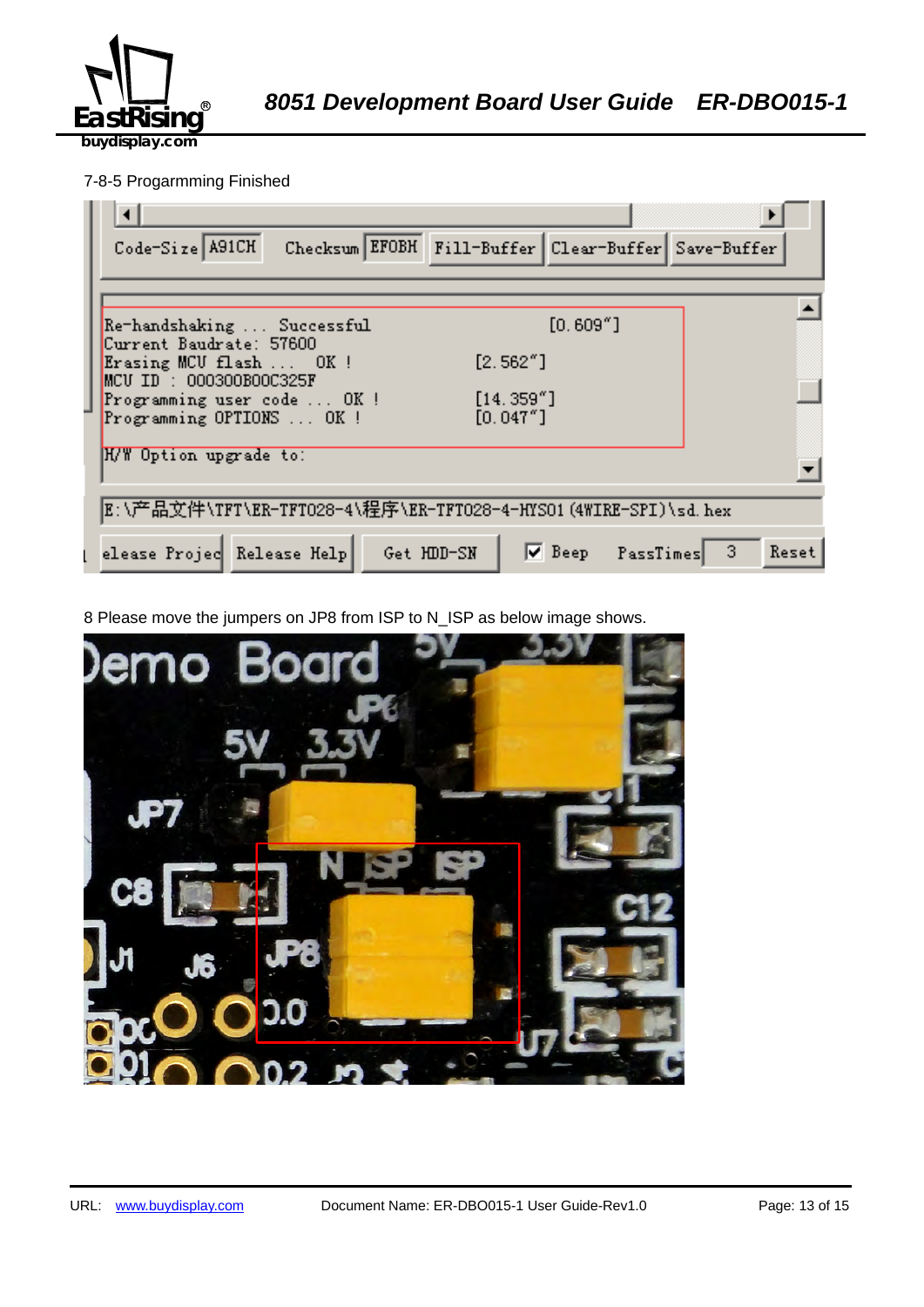

## **8. CARE AND HANDLING PRECAUTIONS**

The kit is sold with a module mounted on it. If you attempt to modify the board to work with other modules, the warranty is void. For optimum operation of the module and demonstration board and to prolong their life, please follow the precautions below.

## 8.1 ESD (Electro-Static Discharge)

The circuitry is industry standard CMOS logic and susceptible to ESD damage. Please use industry standard antistatic precautions as you would for any other PCB such as expansion cards or motherboards.

## 8.2 Avoid Shock,Impact,Torque and Tension

- $\Diamond$  Do not expose the module to strong mechanical shock, impact, torque, and tension.
- $\Diamond$  Do not drop, toss, bend, or twist the module.
- $\Diamond$  Do not place weight or pressure on the module.

## 8.3 LCD&OLED Display Glass

- $\diamond$  The exposed surface of the LCD "glass" is actually a polarizer laminated on top of the glass. To protect the soft plastic polarizer from damage, the module ships with a protective film over the polarizer. Please peel off the protective film slowly. Peeling off the protective film abruptly may generate static electricity.
- $\diamond$  The polarizer is made out of soft plastic and is easily scratched or damaged. When handling the module, avoid touching the polarizer. Finger oils are difficult to remove.
- $\Diamond$  If the LCD panel breaks, be careful not to get the liquid crystal fluid in your mouth or eyes. If the liquid crystal fluid touches your skin, clothes, or work surface, wash it off immediately using soap and plenty of water.
- $\diamondsuit$  Be very careful when you clean the polarizer. Do not clean the polarizer with liquids. Do not wipe the polarizer with any type of cloth or swab (for example, Q-tips). Use the removable protective film to remove smudges (for example, fingerprints) and any foreign matter. If you no longer have the protective film, use standard transparent office tape . If the polarizer is dusty, you may carefully blow it off with clean, dry, oil-free compressed air.